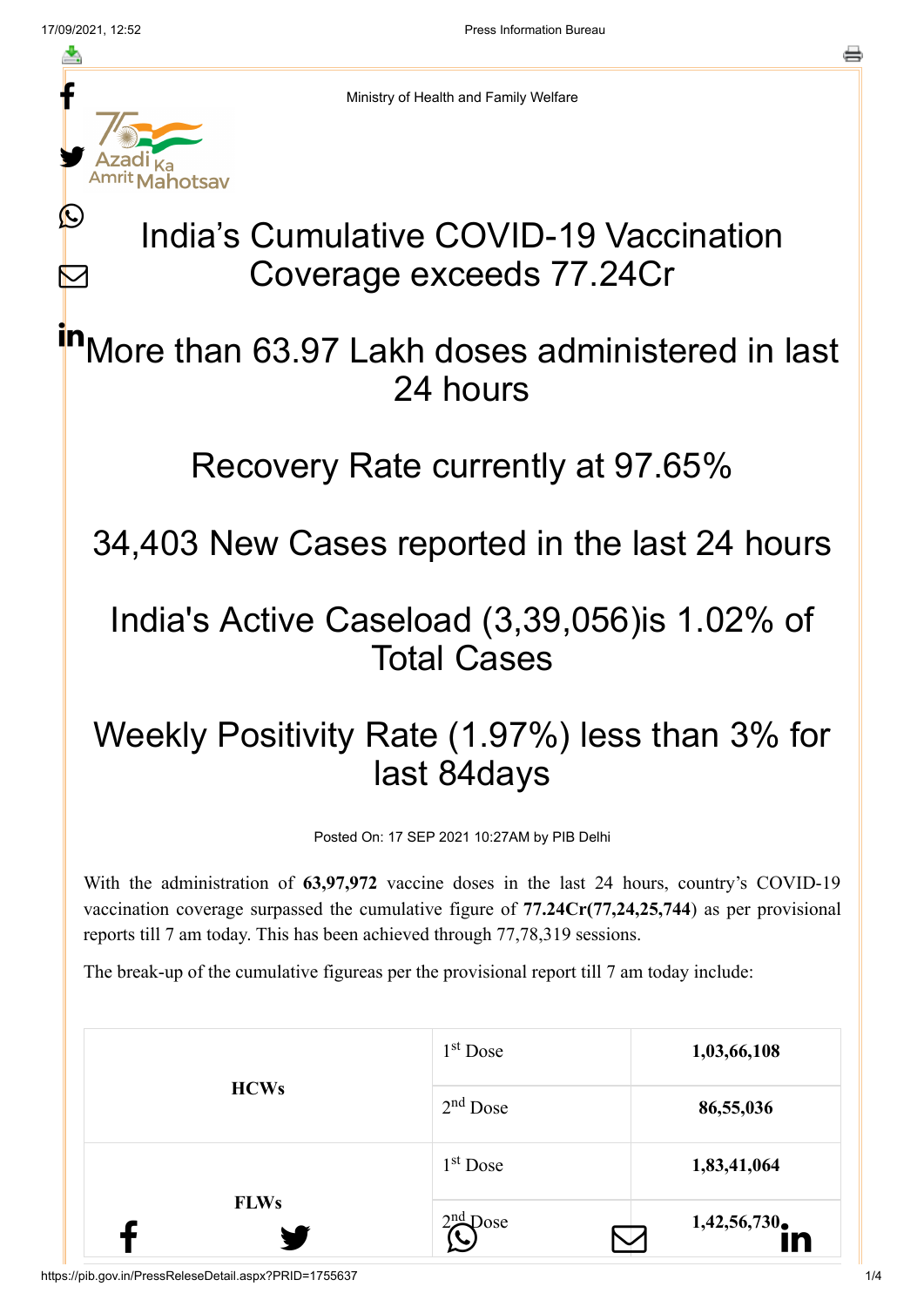| f                     |                       | $1st$ Dose           | 31,20,61,294    |
|-----------------------|-----------------------|----------------------|-----------------|
| Age Group 18-44 years | $2nd$ Dose            | 5,05,68,273          |                 |
|                       | 1 <sup>st</sup> Dose  | 14,69,74,803         |                 |
| $\bigcirc$            | Age Group 45-59 years | $2nd$ Dose           | 6,56,47,680     |
|                       |                       | 1 <sup>st</sup> Dose | 9,48,63,636     |
| in                    | Over 60 years         | $2nd$ Dose           | 5,06,91,120     |
|                       | <b>Total</b>          |                      | 77, 24, 25, 744 |

The Union Government is committed to accelerating the pace and expanding the scope of COVID-19 vaccination throughout the country.

The recovery of **37,950** patients in the last 24 hours has increased the cumulative tally of recovered patients (since the beginning of the pandemic) to **3,25,98,424.**

Consequently, India's recovery rate stands at **97.65%**.



Sustained and collaborative efforts by the Centre and the States/UTs continue the trend of less than 50,000 Daily New Cases that is being reported for 82 consecutive days now.

 $f \qquad \qquad \bullet \qquad \circledcirc \qquad \qquad \circledcirc$ 

**34,403 new cases** were reported in the last 24 hours.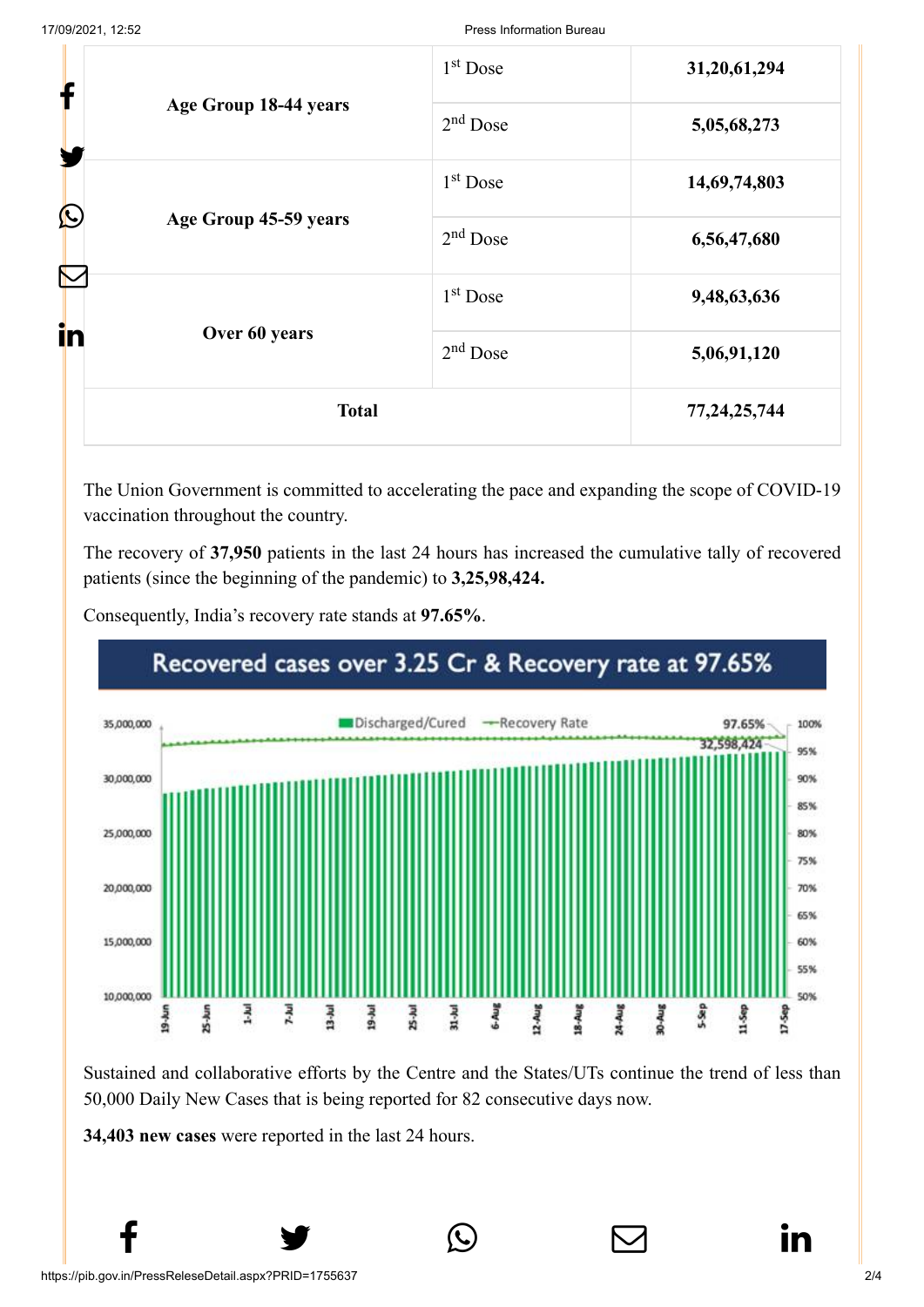17/09/2021, 12:52 Press Information Bureau



The Active Caseload is presently **3,39,056.** Active cases presently constitute **1.02%** of the country's total Positive Cases.



The testing capacity across the country continues to be expanded. The last 24 hours saw a total of

15,27,420tests being conducted. India has so far conducted over **54.92 Cr (54,92,29,149**) cumulative tests.

While testing capacity has been enhanced across the country, **Weekly Positivity Rate at 1.97% remains less than 3% for the last 84 days now.** The **Daily Positivity rate reported to be 2.25%.** The daily Positivity rate has remained below 3% for last 18 days and below 5% for 101 consecutive days now.

 $f \qquad \qquad \blacksquare$